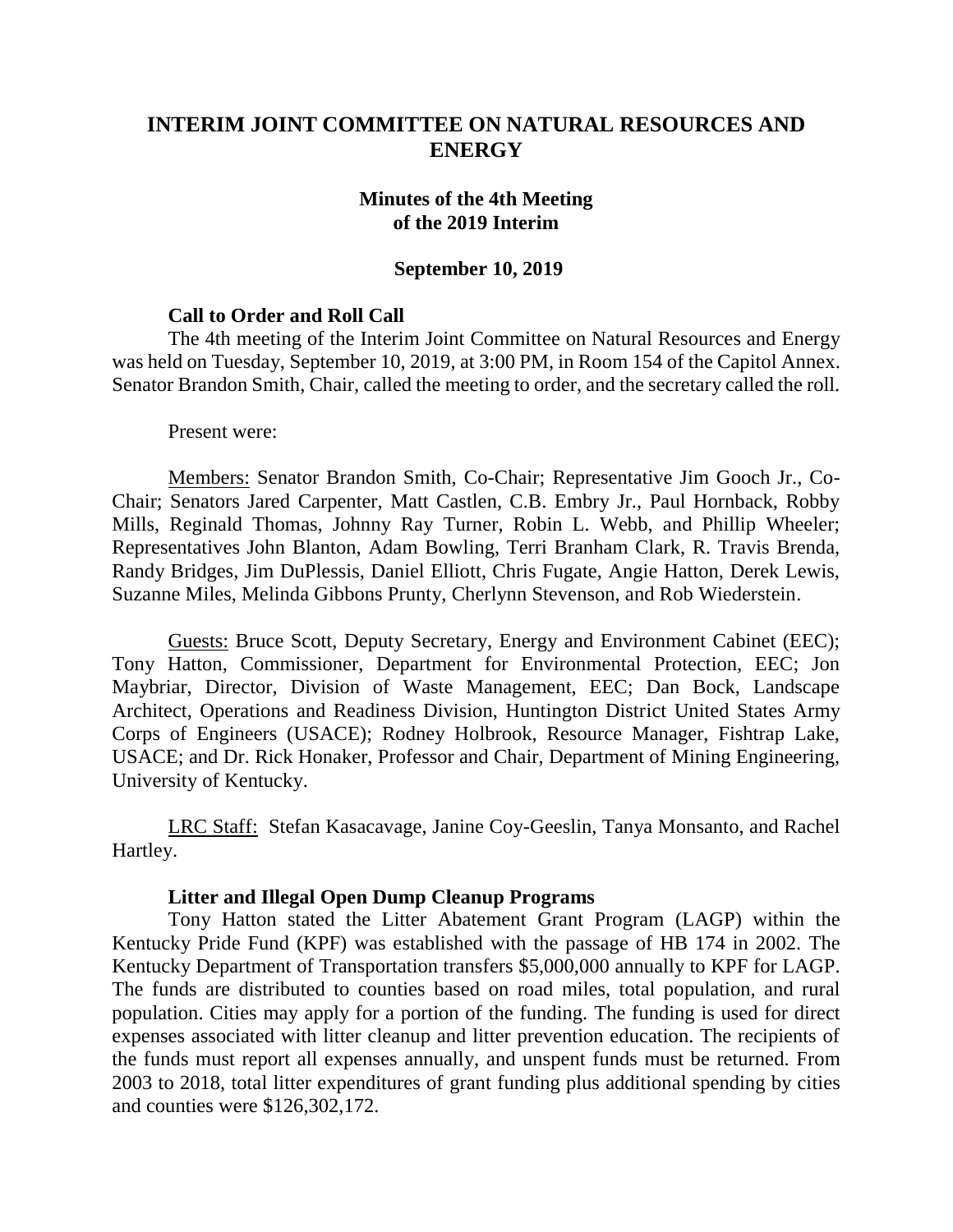The Illegal Open Dump Grant Program was established with the passage of SB 50 in 2006. It is supported by the Environmental Remediation Fee of \$1.75 per ton of landfill waste within the KPF. A portion of the funds must be used for orphaned landfills. The total grant expenditures from 2006 to 2018 were \$18,839,206.

In response to a question from Senator Smith, Bruce Scott stated the EEC does not have the number of litter fines issued in 2018. EEC does not have litter enforcement authority. There are statutes that provide enforcement authority to state police (KRS Chapter 433) and to local government authorities (KRS Chapter 512). The EEC has had discussions to create a website for anonymous reporting of littering. Jon Maybriar stated investigating the origin of litter is a safety issue.

In response to a question from Representative Blanton, Mr. Scott stated local governments use digital media for public awareness about littering.

In response to a question from Representative DuPlessis, Mr. Hatton stated there are counties that do not participate in the grant funding.

In response to a question from Representative Lewis, Mr. Scott stated solid waste coordinators in some counties have other job responsibilities that impact their output.

Jon Maybriar stated in 2015 a large sewage leak into Big Sandy River in Virginia impacted Fishtrap Lake in Pike County and brought attention to the ongoing problem of excessive floating debris restricting the use of the lake. The Division of Waste Management (DWM) has been working on a solution. In 2018, DWM met with Pike County officials and USACE to devise a cleanup plan.

## **Drift and Debris Management Plan for Fishtrap Lake**

Rodney Holbrook stated the majority of the debris in Fishtrap Lake comes from Virginia, because 95 percent of the watershed is located there. The majority of the waste is naturally occurring debris from trees and beaver dams.

COE signed an agreement with Pike County Fiscal Court in February of 2019 to utilize a \$126,000,000 grant from the state. Two phases of the cleanup have been completed. Two additional phases of cleanup will start in September 2019 and January 2020. There is also an agreement with Kentucky Pride to conduct annual volunteer lake cleanup.

## **Rare Earth Element Recovery from Kentucky Coal Sources**

Dr. Rick Honaker stated the majority of rare earth elements (REEs) are located in China, which impacts manufacturing costs. Manufacturing is a large part of Kentucky's economy. REEs are used in manufacturing phones and batteries.